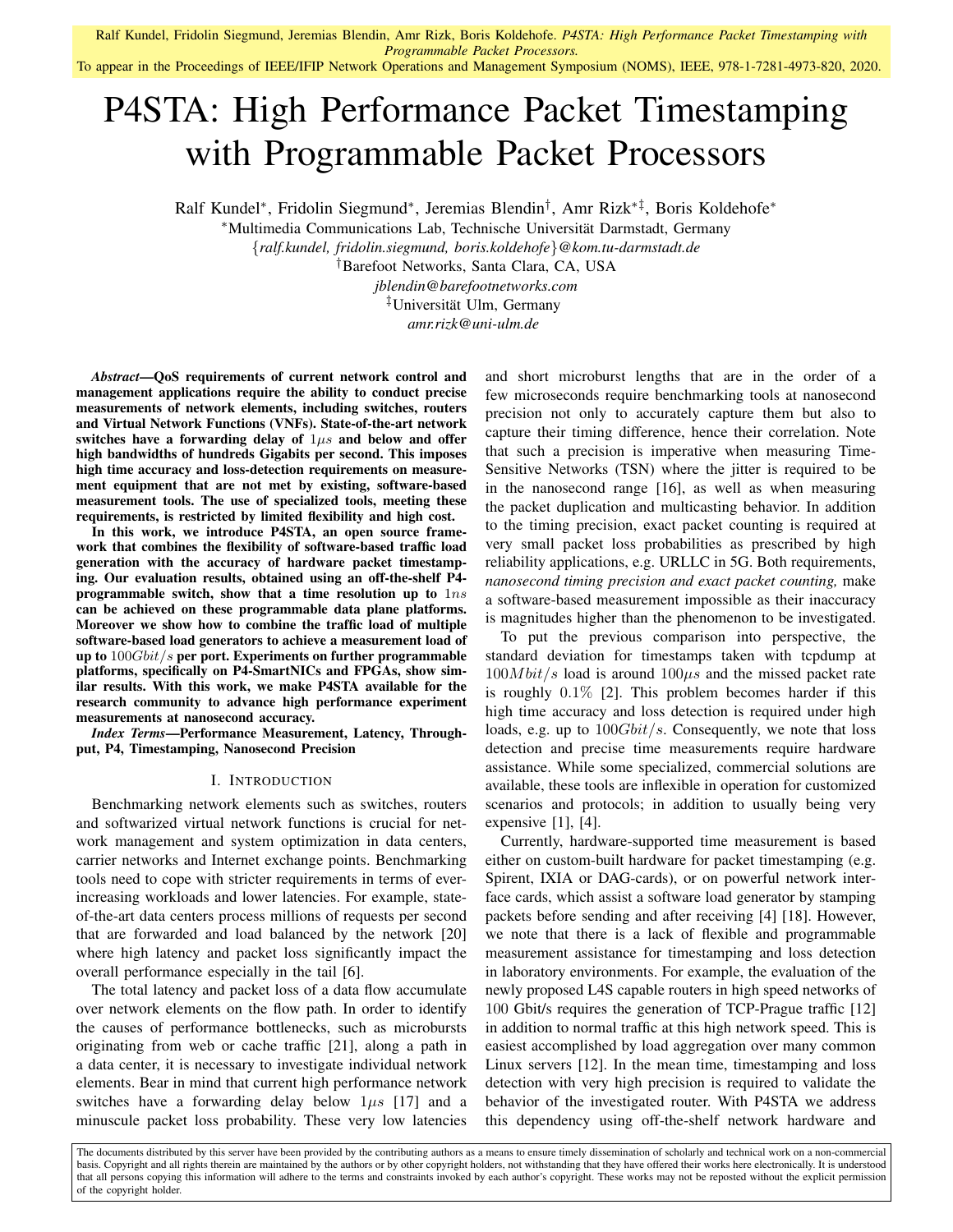To appear in the Proceedings of IEEE/IFIP Network Operations and Management Symposium (NOMS), IEEE, 978-1-7281-4973-820, 2020.

software-based load generators. By disaggregating load generation, timestamping and measurement, we created an open source framework which is neither limited to specific timestamping hardware nor to specific load generators to achieve high accuracies of time measurements and loss detection.

The main contributions of this paper are:

- A concept and framework for disaggregating load generation, timestamping, results capturing and test management with commodity hardware,
- A detailed analysis of the timestamping performance of a state-of-the-art P4 hardware switch and comparable test devices,
- P4STA, an open source framework for packet timestamping and load aggregation that is available on Github.

First, in Section II, we provide an overview of the related work and introduce the relevant terminology, as well as, technical challenges. We introduce the system design in Section III, describing all main components of P4STA. Our evaluation results are discussed in Section IV where we demonstrate the correctness and accuracy of P4STA. Finally, we provide a conclusion in Section V.

## II. BACKGROUND AND RELATED WORK

In the following we give an overview of technologies and terminologies, on which P4STA is based on before discussing the related work.

#### *A. Background*

One enabler of P4STA is the open programming language P4 [3], introduced in 2014, which permits the description of the behavior of packet header processing pipelines in a flexible way. This language allows the definition of custom header formats, header field manipulation, forwarding as well as dropping of packets. In a P4-packet processing chip, as illustrated in the sequel in Figure 2, the ingress and egress pipeline can be programmed with P4 and the behavior of buffers and Media Access Controllers (MACs) can be affected by setting particular flags in these P4-pipeline segments. For P4STA this language enables the easy capturing of timestamps and storing them in registers or in any parsed or added header field. In addition, special forwarding rules which are only typical for testbed setups, can be realized with ease. Many massive experiment design and execution frameworks, e.g. *MACI* [5], and testing frameworks as *Robot* focus on the initialization, execution and result management of repeated and parallel executed experiments. Conceptually, P4STA is complementary to such frameworks as it may be integrated either through its CLI or Python-RPC Interface.

## *B. Related Work*

Software-based load generators such as MoonGen [4], TREX, and WARP17 [10] enable testing networking equipment. DPDK-based approaches support a timestamp granularity of 100*ns* in software and up to 10*ns* in hardware as discussed by Primorac *et al.* [18]. The authors state that commercial test tools are too expensive and that Application Specific Integrated Circuit (ASIC)-based hardware solutions are too inflexible. We go around this issue in the P4STA approach by using P4-programmable ASICs, NPUs and FPGAs, sold in higher volumes.

Micheel *et al.* [13] introduce Data Acquisition and Generation (DAG) capturing network interface cards that currently support bandwidths of up to  $40Gbit/s$ , as well as, timestamping with a 4ns granularity and time synchronization (IEEE-1588 and GPS) for distributed measurements.

The question of how to conduct latency measurements is discussed by Hernandez and Magana [7]. They conclude that one-way delay measurements are preferable over two-way, round-trip time (RTT) measurements and highlight the impact of latency on the throughput. Papagiannaki *et al.* [15] propose storing per-packet timestamps inside the sending and receiving DAG cards. They do so by matching packets with hash values of their IP headers. While this approach is seemingly promising, it is limited at a time resolution of 1 second latency for an OC-12 (622 Mbit/s) link as the hash table has only 1 million entries. Assuming a higher bandwidth or smaller packet sizes shows that this approach is not suitable for many scenarios, even with special hardware. Besides that, Morton proposes in RFC 8172 [14] that virtual network functions should also be considered as blackboxes, which is a main principle of P4STA as well.

The Open Source Network Tester (OSNT) [1] addresses two main use cases: (1) load generation and (2) monitoring with high flexibility and low costs  $(< 2000$ \$). Building on FPGAs as hardware platform for load generation and timestamping, the authors found out that the timestamping granularity depends on the clock frequency; in their work it was 6.25ns. One main bottleneck identified in this work is the PCIe path for flow duplication to the host which is limited by the provided PCIe speed of the used FPGA. On the one hand, we are convinced that high bandwidth packet sending over PCIe on FPGAs leads to many challenges and the use of standard NICs makes life much easier for user-space load generators. But on the other hand, FPGAs currently suffer from having only a few ports and PCIe extend the number of available network interfaces. In-band Network Telemetry proposed by Kim *et al.* [11] is commercially available and constitutes one approach to measure QoS metrics in operational networks based on similar technologies. However, this approach, focusing on performance monitoring in networks based on attributes like queue sizes and link utilization, does not address the goals of this work such as accurate timestamping and test load aggregation.

#### III. SYSTEM MODEL AND DESIGN

With P4STA we propose an open source framework for high performance packet timestamping and load aggregation. In contrast to existing approaches, the P4STA model consists of different functional components which disaggregate the load generation and timestamping functionality with commodity hardware. The modular approach enables the system to work on a wide range of platforms.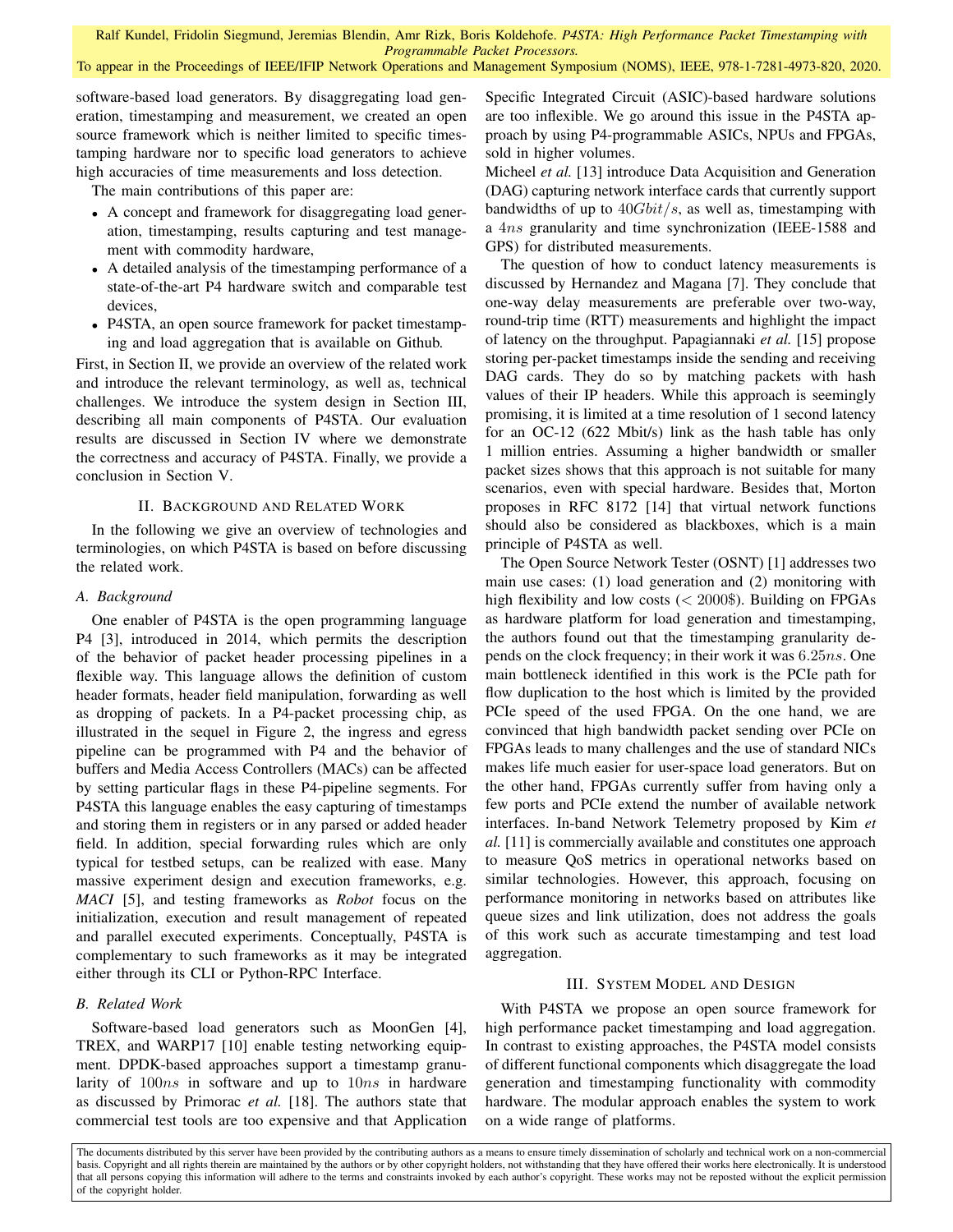To appear in the Proceedings of IEEE/IFIP Network Operations and Management Symposium (NOMS), IEEE, 978-1-7281-4973-820, 2020.



FIG. 1: Modular architecture of P4STA: n load generators, one hardware load aggregation and timestamping device and a Device Under Test in loopback.

As stated by the related work, hardware assistance is needed for high-accuracy timestamping while software flexibility is required for stateful network traffic generation. In this space, P4STA is conceived to combine the advantages of software and hardware on commodity packet processing platforms. For example, TCP congestion control and checksum validation is done with tested and powerful software, whereas timeand performance-critical actions are executed in P4-based hardware.

The overall system design is depicted in Figure 1. We describe each of its components in the following:

- DUT: The Device Under Test can and should be considered as a blackbox [14]. It is connected by at least one Ethernet cable to the Stamper component of P4STA. Typical are two links which are used to send and receive packets to/from the DUT but even more are possible as well, e.g. for a 3-port load balancing DUT. Additional physical or logical connections are not needed, however a initial configuration of the DUT, depending on its functionality, might be required.
- Load Generator(s): Typically, x86-servers are used as load generators. However, any load generator creating and sending Ethernet packets can be used as well. These generators are divided into n groups (typically  $n = 2$ ) which is always equal to the number DUTports. Typical link speeds between these load generators and the Stamper component are  $10Gbit/s$  and above. Supported load generators can be started automatically by the management server, as depicted in Figure 1, over the management network (dotted lines) using *ssh*. After test execution, load generator statistics and outputs can be gathered automatically as well. Both, stateless and bidirectional stateful traffic are supported by this system design. A typical packet flow of a TCP session between *LoadGen\_1.1* and *LoadGen\_n.1* sends packets from the first load generator to the Stamper, where the first timestamp  $(t_1)$  is taken. From there, the packets are forwarded to the DUT, traversing an unknown DUT-

behavior. Coming back from the DUT, the packets enter the Stamper again, where the second timestamp  $(t_1)$  is taken and the packets are forwarded to *LoadGen n.1*.

- Stamper: The central component of P4STA is the Stamper. First, it aggregates the flows of multiple load generators in order to create higher per-port loads. Second, every packet to and from the DUT can be stamped with the current time. Third, packets from the DUT can be duplicated (MultiCast) to further increase the traffic load and to send packet duplicates, including both timestamps, to the external measurement host (*Ext-Host*). Last, a subset of the statistical data can be measured and stored inside the Stamper by using hardware counters/registers (*CNTR*), e.g. average delays and packet loss.
- External Host: All packets that go through the DUT and arrive at the Stamper for the second time can be duplicated and forwarded to the external host, extracting the timestamps for each received packet and creates a time series  $(t_1, t_2)_p \forall p \in P$ . After each test execution, this data is transmitted to the management server.
- Management Server: This server is the central controlling unit, also called P4STA-Core. It provides a CLI and web user interface for configuration, deployment, test execution and result analysis. By having access to all load generator servers, the Stamper and the external host, test preparation and execution can be initialized through this single node.

Note that these P4STA components, with except of the Stamper, can run on almost any server. For example, the external host and Stamper can be realized using the same device whereas the management server can also be realized on the same device as well. Thus, a minimum setup consists of a single server, which has a supported hardware for the Stamper (e.g. a NetFPGA or SmartNIC), and the DUT. In the following subsections we discuss some design decisions in detail.

## *A. Packet Switching in the Stamper Component*

The load generators are separated in  $n$  groups which belong to the DUT-ports  $dut_1$  to  $dut_n$ . All incoming packets from a load generator are forwarded to the corresponding DUT-port. However, forwarding packets, sent to and received from the DUT at the Stamper, is not that easy and can be realized in the following three ways which are all supported in P4STA:

- Layer 1 forwarding: This is the simplest and most robust forwarding mode which supports only 1 server per group. All forwarding decisions are made on the ingress ports only (layer 1 information). This is useful if none of the packet headers contains useful forwarding information. However, load aggregation can not be supported.
- Layer 2 forwarding: As Ethernet is currently the only supported link layer protocol, this mode behaves like a normal L2-switch for packets arriving at the ports dut 1 and dut\_2. Broadcast packets are forwarded to all load generators in this group.
- Layer 3 forwarding: Uses IPv4/IPv6 destination addresses instead of L2 addresses. This is useful if a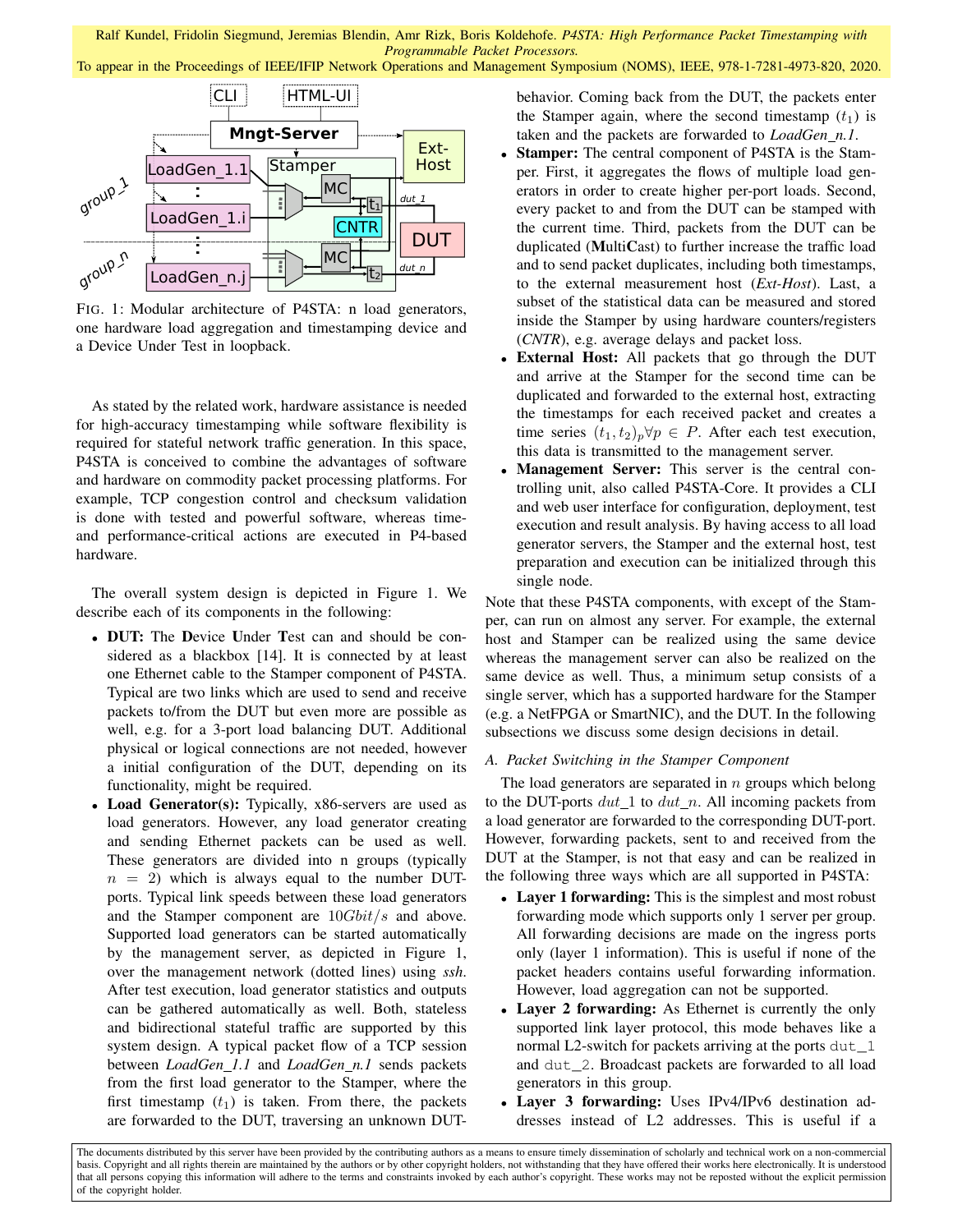To appear in the Proceedings of IEEE/IFIP Network Operations and Management Symposium (NOMS), IEEE, 978-1-7281-4973-820, 2020.

custom L2 protocol (or none) is in use containing no or insufficient destination addresses.

Additional forwarding modes can be added by the user if needed. However, with L1 forwarding almost every scenario is testable with at least reasonable performance.

#### *B. Storing Timestamps*

P4STA uses 48 bit for storing each time information, which is compatible with existing IEEE 1588 MAC-timestamping units. There are two general options to store per-packet time information:

- Inside the packet: Every timestamp is stored somewhere inside the packet, either in the payload or in a packet header. This approach is used by P4STA.
- In the Stamper memory: The packet is not modified and the timestamp is stored in the memory of the Stamper.

The first approach, storing timestamps inside the packets, has the disadvantage that either the packet size increases or existing bytes must be reused at a known position in the packet. Note, checksum updates might be required. In contrast, storing the timestamp outside the packet leaves the packet intact at the cost of memory consumption. If we assume a line rate of  $100Gbit/s$ , 64 byte long packets and a constant DUT latency of  $10ms$  we find that about  $2.10^6$  packets are always in flight. Assuming no storage overhead, a 48 bit timestamp for each packet requires  $12MB$  of memory for the in flight packets. As most eligible hardware, like programmable switches and FPGAs, have only a highly limited internal memory space (e.g. SRAM) of a few MBs due to technological reasons, storing timestamps in the hardware chip of the Stamper device is not advisable. Focusing only on devices (DUT) with a guaranteed latency below a few  $\mu s$  and storing the timestamps in the Stamper device might be possible but still leads to the following challenges:

- 1) timestamps of lost packets must be deleted after a certain time as packet loss may occur,
- 2) for each packet two timestamps must be sent out immediately after taking the second timestamp  $(t_2)$ , as there is only enough memory for the in flight packets,
- 3) packets must be mapped to the timestamp taken at the first Stamper pass based on distinct hashes or sequence numbers and
- 4) internal memory structures must allow an address-based memory access for read and write operations concurrently.

Reducing P4STA to devices with external, low-speed memory (e.g. DRAM) is not an option, because this memory option is often not available and would significantly reduce the number of compatible devices. However, the bandwidth of these external memory technologies might be sufficient as only timestamps must be stored and not all packets. Thus, we finally decide to store both timestamps, taken before and after the DUT, inside the packet.

While IPv4 and IPv6 options often lead to packet drops in routers due to security policies, a storage location in a layer 4 protocol or higher is more appropriate for most use cases. Timestamps can be either stored in a packet header option field or inside the payload, which is both supported by P4STA. We choose an additional TCP options header as primary timestamp position, added by the Stamper to the packet. However, UDP packet timestamping is supported as well. As UDP does not support optional header fields, the timestamps will be stored in the beginning of the payload, presuming that the payload is not meaningful used. Furthermore, parsing these timestamps is fault-prone as no header field indicates a subsequent timestamp.

For every unstamped packet the Stamper allocates space for both timestamps (before and after DUT) as TCP option field in the header stack. Thereby, it guarantees constant packet sizes when the second timestamp is written after a packet traversed the DUT. UDP does not support option fields but a timestamp storage in the beginning of the UDP payload is possible as well, but only if the payload is not used by the load generator in a meaningful way. Figure 3 depicts the integration of two 48 bit timestamps as a TCP option. We use the option type 0x0f (alternate checksum), as it is obsolete and should be ignored by all hosts and middleboxes. In addition, updates of the IP/TCP/UDP checksums are required. As the old checksum of the header is known and a one's complement checksum is used, the new checksum is simply computed based on the old checksum and the applied packet modifications in the Stamper.

One detail to account for is the packet size: When adding the additional header, e.g., 20 bytes for the TCP option, the increased size might exceed the maximum transmission unit (MTU) of DUT or load generators. In case of UDP payload timestamping, the packet size stays constant.

#### *C. High Precision Timestamping*

The next important question to answer concerns where the timestamp should be retrieved in the pipeline. In general, the first timestamp, i.e., prior to the DUT, should be taken as late as possible while the second timestamp, after returning from the DUT, should be taken as early as possible. Figure 2 depicts the  $P_{14}$  reference pipeline with additional ingress and egress ports and Media Access Controllers (MAC). Although this pipeline model is slightly specific, its principles are very similar to non P4-pipeline ASICs such as FPGAs and SmartNICs.

Depending on the capabilities of the hardware, an ingress timestamp might be provided either by the ingress MAC, the parser or the programmable match-action pipeline, where in general the first one should be used. For example, the P4- NetFPGA project uses shared resources in the packet parser. Following from this, micro congestion may occur between MAC and packet parser which can lead to measurement inaccuracy in the range of multiple *ns*. This MAC-timestamp can be provided by the programmable pipeline as a metadata value. Thus, it can be stored later somewhere in the programmable pipeline.

Taking the first timestamp and counting packets must be done after dequeueing the packets from the buffer of the

The documents distributed by this server have been provided by the contributing authors as a means to ensure timely dissemination of scholarly and technical work on a non-commercial basis. Copyright and all rights therein are maintained by the authors or by other copyright holders, not withstanding that they have offered their works here electronically. It is understood that all persons copying this information will adhere to the terms and constraints invoked by each author's copyright. These works may not be reposted without the explicit permission of the copyright holder.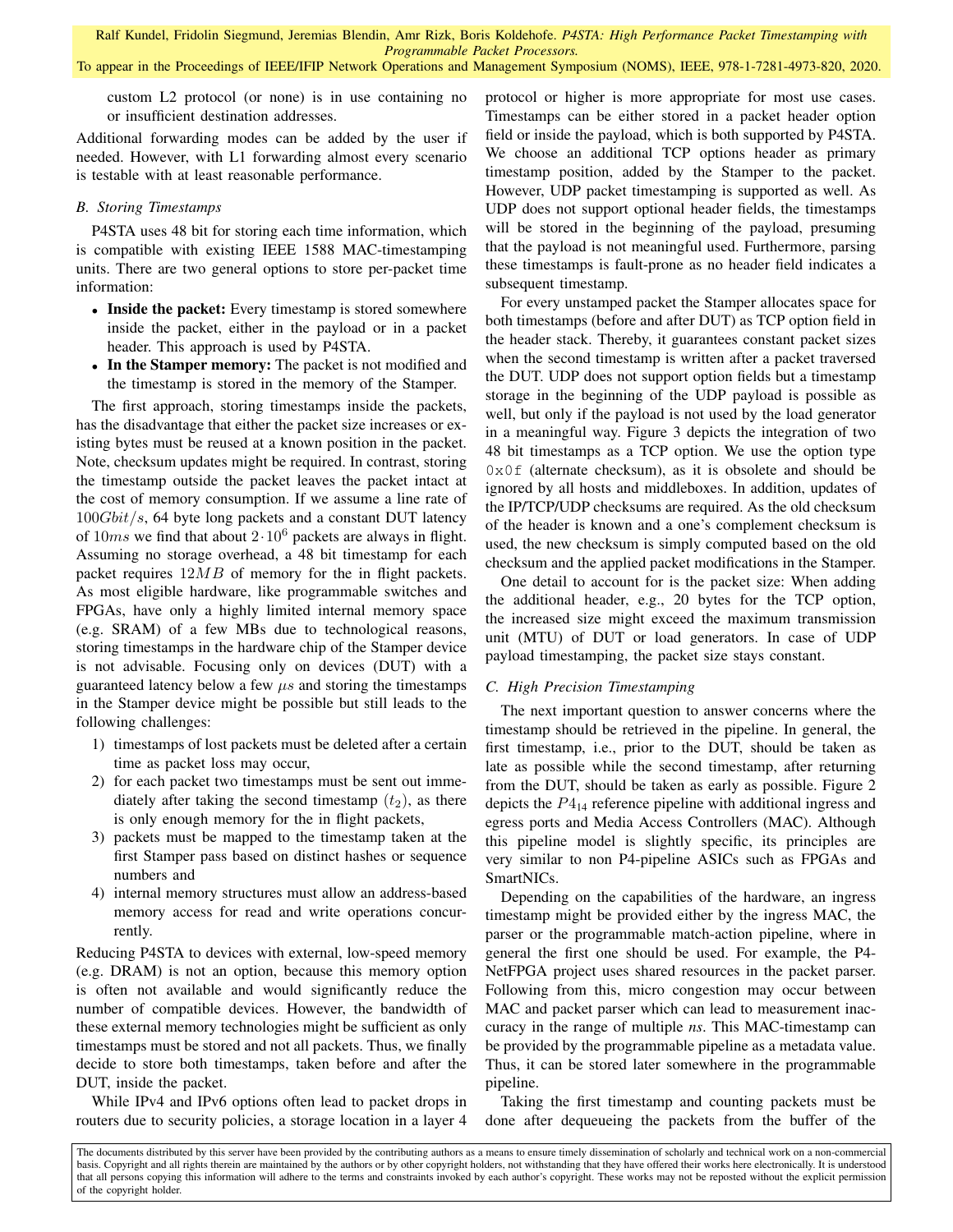To appear in the Proceedings of IEEE/IFIP Network Operations and Management Symposium (NOMS), IEEE, 978-1-7281-4973-820, 2020.



FIG. 2: Timestamping capabilities in a P4-like packet processing piepline chip.

| $\Omega$                    | 8                         | 9 10 11 12 13 14 15 16 17 18 19 20 21 22 23 24 25 26 27 28 29 30 31 |  |  |  |  |  |  |
|-----------------------------|---------------------------|---------------------------------------------------------------------|--|--|--|--|--|--|
|                             |                           |                                                                     |  |  |  |  |  |  |
|                             | Checksum                  | Urgent pointer                                                      |  |  |  |  |  |  |
|                             | Option=0x0f   Length=0x10 | Timestamp1 $[47:32]$                                                |  |  |  |  |  |  |
| Timestamp1 $[31:0]$         |                           |                                                                     |  |  |  |  |  |  |
| unused $(16)$               |                           | Timestamp2 [47:32]                                                  |  |  |  |  |  |  |
| Timestamp2 $[31:0]$         |                           |                                                                     |  |  |  |  |  |  |
| $\ldots$ [Payload] $\ldots$ |                           |                                                                     |  |  |  |  |  |  |

FIG. 3: Timestamp storage in TCP option fields.

Stamper device as this queueing can create a random added delay which would falsify the measurement results. The dequeue timestamp of a packet, provided by the packet buffer as metadata, can be added by the egress pipeline to the packet header. However, if we assume a variable processing time of the deparser, e.g. due to a shared parser for all ports, this still might lead to inaccuracy as well. Note that many target hardware, like Barefoot Tofino, NetFPGA Sume and Netronome SmartNICs, support inserting timestamps at the transmit MAC in accordance with the IEEE 1588 standard, which can be used for P4STA as well. Instead of writing the timestamp directly into the packet, an additional metadata value, called *Tx-MAC*, is provided to the MAC together with the packet. This metadata value contains the positions inside the packet where the timestamp should be inserted, as well as, where the TCP/UDP checksum is located in order to update it. Even if low level FPGA-designs are used without a P4 high level synthesis, the process of inserting an IEEE 1588 timestamp in the transmit MAC is very similar. This standard, motivated with high accuracy time synchronization, leads to many devices on the market with hardware timestamping capabilities.

Besides programmable data planes, common NICs should be considered: On the one hand, the use of P4 programmable SmartNICs allows a similar timestamp insertion to P4 programmable switches. On the other hand, current chipsets of NICs, e.g. Intel X520 or X710, do not support hardware timestamping with default kernel modules and thus the use of DPDK is required [8], [9]. Therefore, many load generator rely on DPDK, e.g. MoonGen [4], which creates a dependency between the load generator and the timestamping functionality. Furthermore, we note that for precise timestamping results, a dedicated queue on the NIC is required for the packets to be timestamped. This in turn leads to the fact that not all

packets can be stamped and not all metrics can be measured in hardware. Besides that, load aggregation can only be performed with limitations, e.g. shard PCIe bus, by different load generation threads on the same machine. In summary, stateof-the-art, DPDK-based load generation and timestamping can be integrated within P4STA but, due to flexibility limitations, they are currently only supported as load generator. Currently, more flexible Stamper devices like (P4-)SmartNICs, FPGAs or programmable P4 switches are more suitable.

## *D. Stateful Stamper Operations*

While storing the timestamp data inside the packet header, the following information can and will be captured and stored inside the Stamper:

- Timestamped Packet Count: The total number of timestamped packets and bytes before and after the DUT which enables, e.g., the calculation of packet loss.
- Send and Received Packet Count: The number of packets and bytes sent and received per physical port. This indicates the load distribution between multiple load generators. In contrast to timestamped packets, this may also contain noisy traffic like neighbor discovery messages.
- Total DUT Delay: The sum of all measured delays for the DUT in ns. Based on that and the number of stamped packets, the average delay can be derived. Note that the interpretation of these values requires a thorough understanding of the measurement setup (e.g. busy period length, delay correlations, ...)
- Minimum/Maximum Delay: As in some cases not all packets can be forwarded to the external host, a minimum/maximum delay can be recorded in hardware.

The counters for the total number of stamped packets and bytes as well as the *total DUT delay* are implemented as 64bit counters in order to avoid overflows whereas a 48 bit register is sufficient for the minimum and maximum delay. All these values are read out after test execution automatically by the P4STA management server and are available for analysis.

## *E. Load Generation, Aggregation and Shaping*

In general, any load generator can be used with P4STA as long as the timestamp format (header or payload) matches the Stamper implementation. Nevertheless, we assume that mainly software based load generators are used as they are inexpensive and flexible. Currently we integrate iPerf3 and MoonGen as load generators which are Linux kernel socket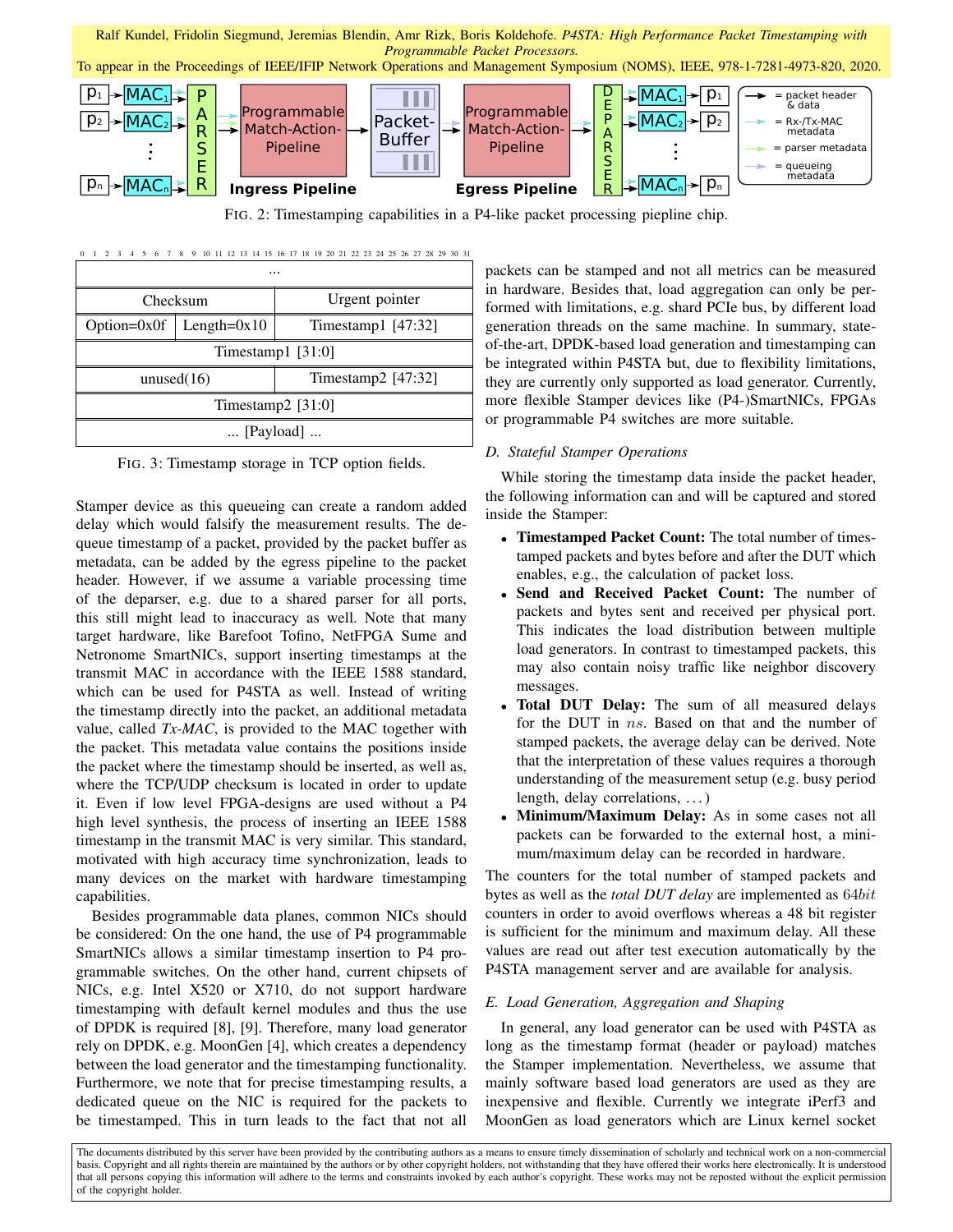To appear in the Proceedings of IEEE/IFIP Network Operations and Management Symposium (NOMS), IEEE, 978-1-7281-4973-820, 2020.

and DPDK based, respectively. Note that MoonGen also supports hardware timestamping within limitations of the used NIC, as discussed before. The integration of a generic load generator control interface in P4STA allows to simply transmit traffic and collect result at all load generators sources and sinks. A custom load generator can either be integrated into P4STA or started from outside.

Flows from multiple load generators can be aggregated, limited by the number of ports of the Stamper device. This is based on Layer 2/3 forwarding as described in Section III-A. Hence, using, e.g., 10 servers each with  $10Gbit/s$  link speed, load can be aggregated on a single  $100Gbit/s$  link. This is useful as current software load generators are not able to generate such a high traffic load at small packet sizes.

If the Stamper device has packet queues, as assumed in the generic  $P_{14}$  pipeline, these can be used to shape the data rate towards the DUT. Shaping is useful if the DUT should be tested with specific traffic patterns, e.g., under a load sweep, or if the maximum supported bandwidth by the DUT is limited to a value lower than the link bandwidth, e.g. due to added headers in the network function. This shaping can guarantee a constant load towards the DUT as long as the arriving rate of the load generators is higher than the shaped rate and the rate control at the load generators is packet loss agnostic.

#### *F. Data Capturing*

Timestamps are captured at the external host through seeking the predefined signature, e.g. the introduced TCP option  $0 \times 0$  f. Note that further information such as packet reordering can easily be detected here as well. Additionally, tracing and storing all packets, including the timestamps, for later evaluation is possible. In P4STA two implementations of the external host are provided: (1) one Python based raw socket implementation which is able to capture packets up to a bandwidth of  $1Gbit/s$ . While this implementation is supported by any target with a network interface port, it can not capture packets at line rate of the DUT, which may be up to 100Gbit/s. Hence, the Stamper can be configured to duplicate only every  $n_{th}$  packet towards the external host. In contrast, (2) a high performance DPDK version of the external host can be used instead, however this requires a DPDK compatible NIC. NK, a discussed by the best interesting of the can be interesting and interesting and all results are extended manually and all results are extended manually stated manually stated manusly and all results are Extended manu

#### *G. Testbed Setup, Results and Reproducibility*

Installing P4STA depends on the used target for the Stamper, load generators and external host. We provide installation scripts which configure all servers for kernel based external host implementation and iPerf3 as load generator.

The workflow of P4STA is divided into four steps: (1) Testbed configuration, (2) configuration deployment to all involved devices, (3) test execution and (4) analysis of the results. In the first step, all ports, load generators and link bandwidths are defined by the user interface or configuration file. In the second step, this configuration is converted considering the selected Stamper target and is deployed to it. Third, either an integrated load generator can be started in the UI or



FIG. 4: Modular Software Components of P4STA. Modules can be replaced depending on the hardware to be used.

retrieved and permanently stored by the management server. Last, with P4STA Analytics we provide a tool-chain to evaluate the measured results and provide graphs, measured values and computed statistics. These graphs, including raw data, computed statistics and all required scripts for customization and recreations of the plots can be downloaded as zip archive file. Additionally, the testbed setup can be reconstructed with this download later, e.g. for reproducing research results.

## *H. Extendibility and Setup*

The P4STA management component is implemented as a Python-based web server and core logic, which is divided into several parts of different functionality as depicted in Figure 4. While for the UI and CLI only one implementation is provided, the implementation and interfaces for the external host, Stamper and load generators can be extended for other targets or extended functionality. For example, the installation of the target *Barefoot Tofino* can be achieved by copying the corresponding sub-repository into the StamperTargets folder. The process of integrating further external host or load generator implementations is similar. As the source code for all modules is available, custom features can be integrated easily. For example, stamping of packets with a special header structure can be integrated by only updating the data plane description of the Stamper. For illustration, we tested a tunneling network function where the timestamp was written into the TCP options header inside the encapsulation payload of the packet without changes except for the P4 data plane program.

#### IV. EVALUATION

In this chapter we pursue two main goals: (1) show the correctness and accuracy of P4STA with a P4 programmable switch and (2) provide exemplary results for different network devices that illustrate the abilities of this framework.

## *A. Packet Timestamping with Nanosecond Precision*

In this section, we will measure the accuracy of P4STA timestamping and packet loss detection with a programmable P4 switch based on the Barefoot Tofino ASIC (1st generation). To show the accuracy of the measurement system we conduct measurements of the latency of fiber-optic cables of known lengths. The used Stamper implementation is optimized for this target and uses IEEE-1588 timestamping capabilities of the ingress and egress MACs as illustrated in Figure 2.

We performed multiple tests with *MTP OM4* fibers, connected to two ports of the timestamper. We assume that the latency  $l$  depends on a constant offset  $t_c$ , caused by MAC, transceivers and other (unknown) functional units, and the length of the fiber  $len_f$ , i.e.,  $l = t_c + len_f \cdot c_{fiber}$  where  $c_{fiber}$  is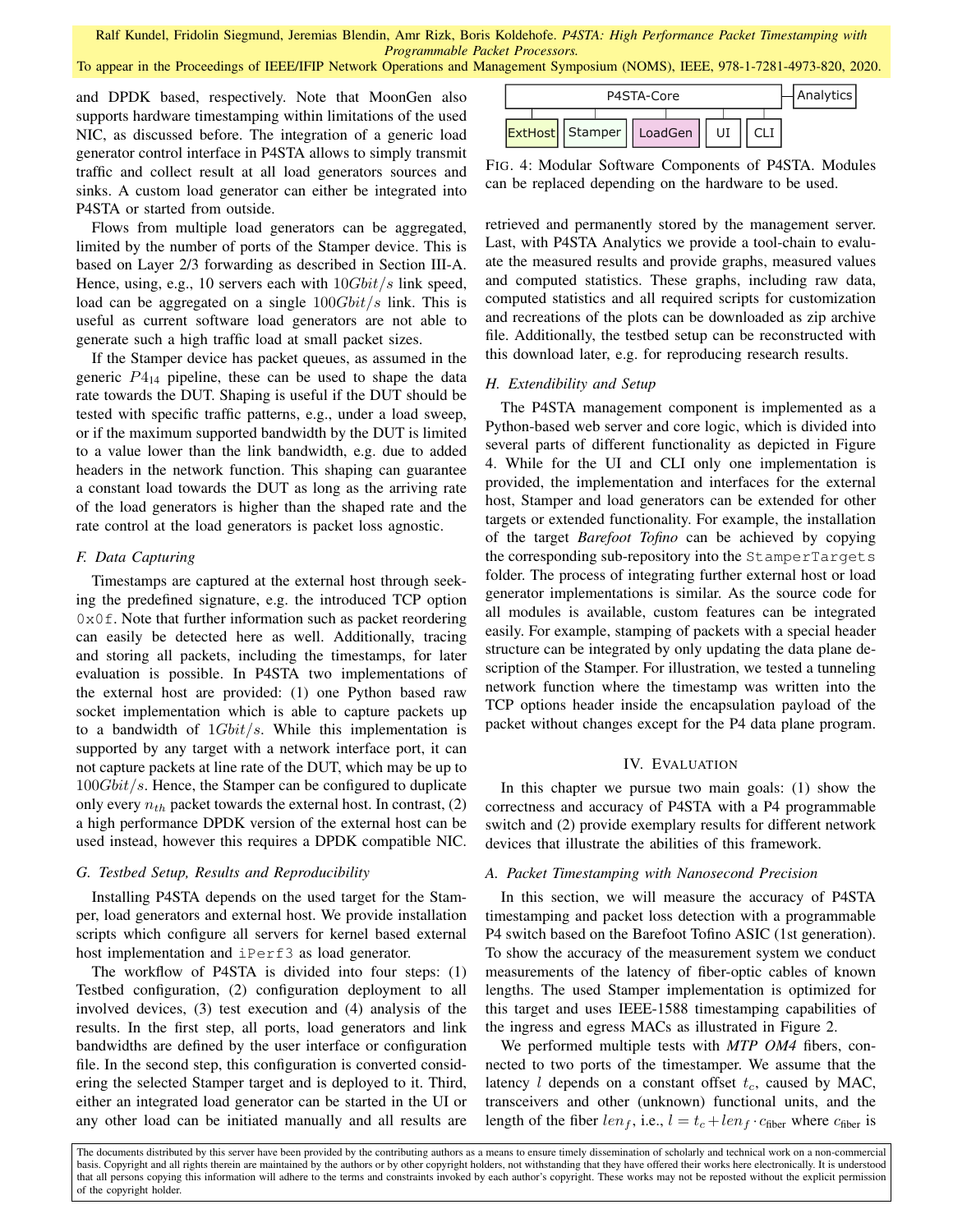To appear in the Proceedings of IEEE/IFIP Network Operations and Management Symposium (NOMS), IEEE, 978-1-7281-4973-820, 2020.

|                 | actual length         | avg. latency | std. dev. | packet loss |
|-----------------|-----------------------|--------------|-----------|-------------|
| 1m              | $1,06 \; \mathrm{m}$  | $107.830$ ns | $1,46$ ns |             |
| 2m              | $2.08$ m              | 112,850 ns   | $1.61$ ns |             |
| 3m              | $3.18 \text{ m}$      | 118.336 ns   | $1.52$ ns |             |
| 10 <sub>m</sub> | $10,12 \; \mathrm{m}$ | 152,883 ns   | $1,61$ ns |             |

TABLE I: Measured latency and standard deviation for MTP OM4 multimode fibers with different lengths.

the speed of light in the optical fiber. The measurements were conducted as follows: First, we measure the latency for MTP OM4 multimode fibers with varying lengths in the range of  $1m$ to 10m. Each test was conducted for 10s, resulting in about 8 million measured packets of 1514 bytes for each run. All test runs are performed with the same transceivers and 10 Gbit/s load in 40GBase-SR4 link mode and MAC-timestamping is enabled. The resulting values are listed in Table I.

Using a linear regression, we estimate the values  $t_c$  =  $102.52ns$  and  $c_{\text{fiber}} = 4.97ns/m$ . The average absolute residuum is 0.018ns and the maximum error is 0.03ns (1m Fiber) with a minuscule confidence interval for multiple test runs. Note that the speed of light in an optical cable depends on the refractive index of the fiber and can be assumed to be between 67% and 69% of the speed of light in vacuum leading to a range of  $4.83ns/m - 4.98ns/m$  [18], [19], which is consistent with our measurements. The value  $t_c$ can be computed once and subtracted from further measured results in order to obtain the DUT latency. While the average latency has a sub-nanosecond accuracy, the standard deviation is 1.6ns and the latency range is  $12ns$  (delay<sub>ava</sub>  $\pm$  6ns). Thus, the delay of a single packet can only be measured with an error of  $\pm 6ns$  but average delays have a (sub)nanosecond precision. The packet loss, computed by the counter values of all sent and received packets, is zero for all tests. As one measurement series consists of many measurements, we consider these results reproducible with high time accuracy and detectable packet loss as small as 1 per 1 million packets.

Recall that results of timestamping packets in the ingress and egress pipeline instead of in the MACs can be slightly worse. However, we observed results which are, with respect to a higher latency offset, very similar in time accuracy. For FPGAs a timestamp granularity of  $1ns$  is not possible as their clock frequency is in the range of 100MHz to 350MHz and a single clock cycle takes  $10ns - 3ns$ . First experiments with FPGAs have shown an ingress timestamp accuracy within 20*ns* without using MAC timestamp capabilities.

#### *B. Network Elements Evaluation*

In this section we show and compare results of P4STA consisting of a P4 programmable Barefoot Tofino switch and Moongen as load generator. We use constant bit rate input without bursts and packet sizes of 1020 bytes (including timestamp) for measuring the following network elements with a link speed of  $10Gbit/s$ :

• NetFPGA SUME bridging two ports with a store-andforward FIFO realized with internal memory.



FIG. 5: Average latency of NetFPGA-Sume, Linux-server, DPDK forwarding (Intel 82599) and loss of Linux. The loss of all other DUT is always zero, except of the NetFPGA-Sume with 10 Gbit/s load (0.003% loss). Packet size: 1020 byte.

- DPDK packet forwarding based on the DPDK *basicfwd.c* sample application on a Dell PowerEdge R740 (2x Intel E5-2670v3, 128 GB) with an Intel 82599 NIC.
- Linux kernel packet forwarding based on L3 addresses and static configured routing tables.

We focus on selected measurement results for space reasons and to highlight the benefits of P4STA as illustrated in Table II for some selected metrics.

Figure 5 visualizes the average latency of the selected DUT dependent on the load. While the DPDK and the FPGA yield a constant latency, the forwarding delay of the Linux kernel starts increasing from a load of  $2Gbit/s$  jumping from  $40\mu s$  to 1.45ms in average. DPDK and NetFPGA only deviate from the constant latency when the load is identical to the link speed, i.e., in the step going from  $9.9Gbit/s$  to  $10Gbit/s$ .

Figure 6a depicts the packet latency of the investigated DUT as a function of the packet input time. We observe that the latency of the NetFPGA shows a nonstationary behavior where it increases up to  $7.4\mu s$  when increasing the load from  $9.9Gbit/s$  to  $10Gbit/s$ . This latency corresponds to the size of the FIFO packet queue which connects the two ports, and shows a typical tail drop queue behavior which explains the packet loss in this setting. The figure shows that for an input rate of  $9.9Gbit/s$  the packets can be forwarded without queueing. The figure also shows that the DPDK application shows a similar behavior as the FPGA for  $10Gbit/s$ . However, in DPDK the amount of buffered packets may increase during the test period up to a delay of  $733\mu s$  as the memory size is not limited. Consequently, no packets are lost in this setting.

Figure 6b shows the tail latency for the DUT given different loads. Note the extreme jumps for the Linux kernel packet forwarding and ceiling due to memory allocation. Similarly, Figure 6c depicts how the Linux kernel packet forwarding behaves for  $1020$  byte packets under a load of  $5Gbit/s$ , that can be regarded the edge case between functional correctness and overload, and the overload case of  $7Gbit/s$ . The depicted result conforms with the values of the average absolute IPDV and standard deviation reported in Table II. Plots like this, measured and created with P4STA, make the evaluation and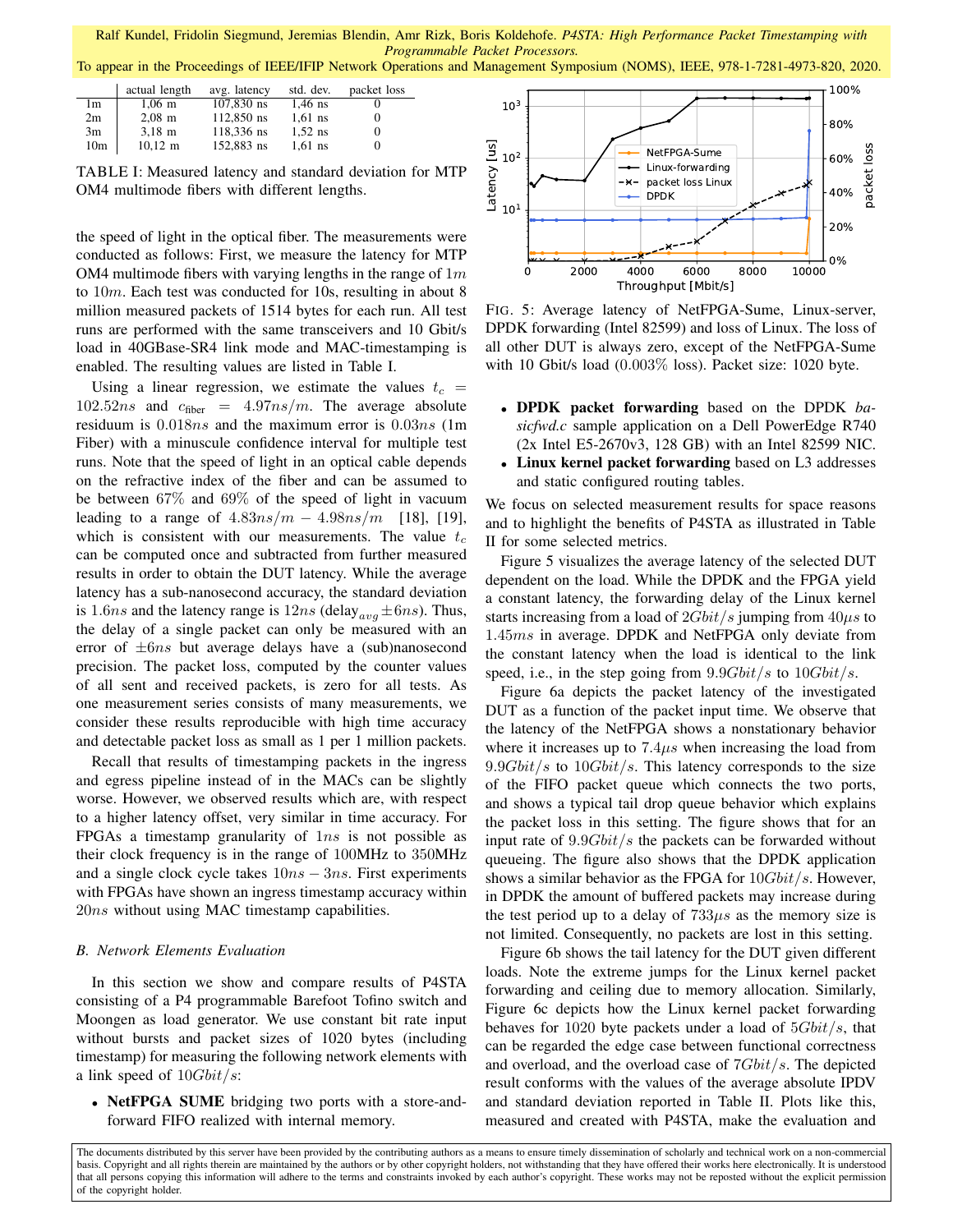To appear in the Proceedings of IEEE/IFIP Network Operations and Management Symposium (NOMS), IEEE, 978-1-7281-4973-820, 2020.

|                      | NetFPGA(9.9G) | NetFPGA(10G) | DPDK(9.9G)   | DPDK(10G)     | Linux(2G)     | Linux(5G)   | Linux(7G)    |
|----------------------|---------------|--------------|--------------|---------------|---------------|-------------|--------------|
| transmitted packets  | 11887798      | 12005428     | 11886608     | 12007588      | 2405708       | 6012055     | 8412592      |
| lost packets         |               | 340          |              |               |               | 503711      | 1979288      |
| loss                 | 0%            | 0.003%       | $0\%$        | $0\%$         | $0\%$         | 8.38%       | 23.5%        |
| average delay        | $1.49 \mu s$  | $6.89\mu s$  | $7.23\mu s$  | $338.89\mu s$ | $37.42\mu s$  | $522\mu s$  | $1450\mu s$  |
| min delay            | $1.43\mu s$   | $1.45\mu s$  | $6.10 \mu s$ | $6.05\mu s$   | $8.87 \mu s$  | $7.47\mu s$ | $37.18\mu s$ |
| max delay            | $1.57\mu s$   | $7.43\mu s$  | $23.36\mu s$ | $733.22\mu s$ | $256.78\mu s$ | $3220\mu s$ | $3210\mu s$  |
| std. delay deviation | 28.9ns        | 664ns        | 427.9ns      | 220630ns      | 17230ns       | 917400ns    | 98620ns      |

TABLE II: Measured results with P4STA and a P4 programmable switch for different devices under test and bandwidths. Rate Limiting was performed inside the Stamper. Average delay and loss was measured with registers inside the Stamper device, all other values are captured by the external host for every 100. packet. Packet size: 1020 byte. No offset-correction.



FIG. 6: (A) Latency time series of individual packets at NetFPGA-Sume for  $9.9Gbit/s$  and  $10Gbit/s$  load and a Linux server with DPDK packet forwarding under  $9.9Gbit/s$  load. Packet size: 1020 byte. (B) Tail latency percentile of the investigated DUT. (C) Latency time series of individual packets at a server with DPDK capable NIC. Showing results for Linux kernel with  $5Gbit/s$  and  $7Gbit/s$  load and DPDK with  $10Gbit/s$  for comparison. Packet size: 1020 byte.

understanding of network elements, e.g. FPGA based network functions with a latency of hundreds of ns, much easier.

## *C. Resource Utilization and Limitations*

The current design of the Stamper for P4 targets has a dependency graph of 6 pipeline stages for the ingress and 1 for the egress pipeline. In case of Barefoot Tofino, this number of stages is needed as well. However, the resources of each stage have only a low utilization and further logic can be combined with P4STA on a Tofino architecture. Furthermore, if some functionality, e.g. L2/3 forwarding, is not needed, it can be removed from the code to reduce the resource utilization further. We made the observation that rate limiting and packet duplication are non-trivial for FPGAs and programmable switches as this influences the timing of the total pipeline and can affect the accuracy of timestamps in some cases.

#### *D. Costs and Required Hardware*

The P4STA framework can be used with multiple hardware timestamping devices that are not particularly built for this primary use case and can be used by research institutes for many other applications as well. In addition to the reusability of the hardware, the costs connected to P4STA are lower as such common devices are sold in higher volumes. In contrast a commercial load generator may cost above  $100k\$  if high loads and special protocols are required. Programmable SmartNICs are available for a few hundreds of dollars, high-performance network-FPGAs are available below 1500\$ and even programmable white-box switches are available for  $7500\$ <sup>1</sup>.

<sup>1</sup>Web-price for Aurora 710, July 2019

#### V. CONCLUSION

In this paper we introduced a concept and a corresponding open source framework, denoted P4STA, for disaggregated load generation and packet timestamping at line rate with nanosecond accuracy. P4STA is designed for off-the-shelf programmable network devices, such as FPGAs, SmartNICs and P4 switches. We demonstrated its high accuracy in measuring latency in the range of nanoseconds in addition to highly accurate loss detection and load aggregation capabilities. Furthermore, we proposed an approach for in-packet timestamp-storage, shown on the example of TCP options. We note that in addition to being flexible, the costs of a P4 programmable SmartNIC or switch are much lower than for a special purpose built load generator. The P4STA framework is available as open source<sup>2</sup>. Currently supported targets are the reference software switch bmv2, Barefoot Tofino and Netronome SmartNICs. A reference implementation for the NetFPGA will follow soon. In future work we plan to support further hardware targets, as well as, the investigation of distributed measurements with IEEE1588 time synchronized Stamper devices and advanced evaluation tools.

## ACKNOWLEDGMENT

This work has been supported by Deutsche Telekom through the Dynamic Networks 8 project, and by the German Research Foundation (DFG) as part of the projects C2,B4 within the Collaborative Research Center (CRC) 1053 MAKI and in parts by the DFG grant SPINE. Furthermore, we thank our colleagues and reviewers for their valuable feedback.

<sup>2</sup>https://github.com/ralfkundel/P4STA